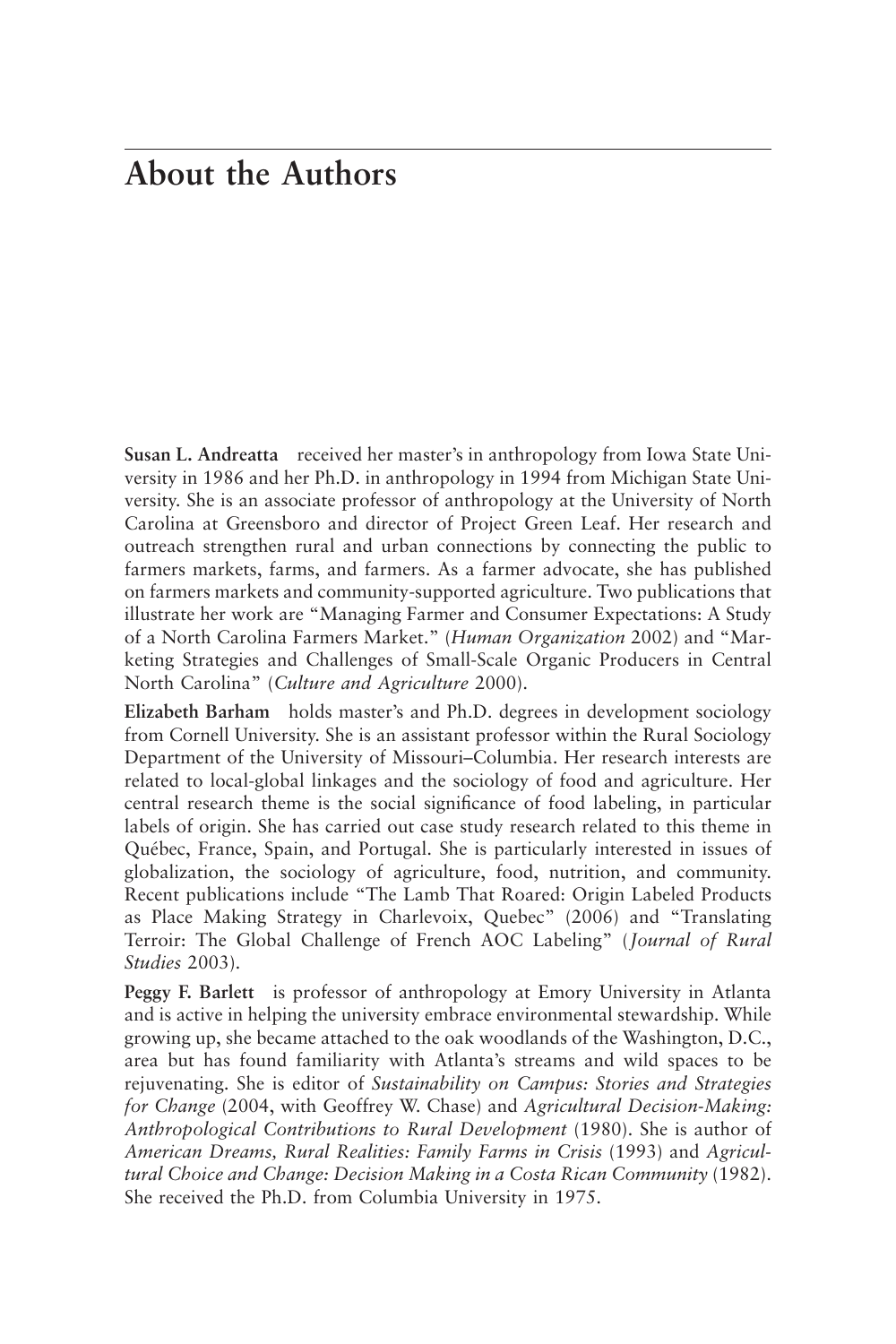**Rima Brusi** was born in Puerto Rico in 1970 and did undergraduate work in psychology at the University of Puerto Rico. She received the Ph.D. from Cornell University in 2003, choosing anthropology for graduate work largely as the result of work with Manuel Valdes-Pizzini on social displacement along the Puerto Rican coast. Concerns with the coastal landscape figured strongly in her dissertation research, a study of the transformation of La Parguera in the Puerto Rican southwest from a fishing town into a tourist attraction and the site of a real estate boom. She currently lives in Boqueron, a coastal village in Puerto Rico, and is assistant professor at the University of Puerto Rico-Mayaguez.

**Howard Frumkin** is an internist, environmental and occupational medicine specialist, and epidemiologist, having received his M.D. from the University of Pennsylvania and his M.P.H. and Dr.P.H. from Harvard. He is professor and chair of environmental and occupational health at the Rollins School of Public Health of Emory University and professor of medicine at Emory Medical School. A native of Poughkeepsie, New York, he has lived in the Olmsted-designed Druid Hills section of Atlanta for 14 years. His research and teaching focus on environmental health. His books include *Urban Sprawl and Public Health* (2004, with Larry Frank and Dick Jackson), *Environmental Health: From Local to Global* (2005), and *Safe and Healthy School Environments* (forthcoming, coedited with Leslie Rubin and Robert Geller).

**Robert E. Grese** grew up in Tennessee and studied landscape architecture at the University of Georgia and the University of Wisconsin–Madison. He has taught landscape architecture at the University of Michigan since 1986 and currently serves as director of Nichols Arboretum and Matthaei Botanical Gardens. He is the author of *Jens Jensen: Maker of Natural Parks and Gardens* (1992) and has written widely on the prairie style of landscape gardening. A long-time advocate of native plants and ecologically based design, natural areas stewardship, and ecological restoration, he helped to establish the Volunteer Stewardship Network of Southeast Michigan and is active in a wide variety of community-based groups.

**Malve von Hassell** is an independent anthropologist and author of *The Struggle for Eden: Community Gardens in New York City* (2002) and *Homesteading in New York City, 1978–1993: The Divided Heart of Loisaida* (1996). She received her Ph.D. in anthropology from the New School for Social Research in 1987. She lives on the South Fork of Long Island with her son; together they love to explore the woods and wetlands in the area, grateful to live on a road that turtles cross in the summer and gets flooded by bay water in the winter.

**Lewis Jett** is a native of West Virginia, where he was raised on a family farm that produced beef cattle and vegetables for direct market. He attended West Virginia University for his B.Sc. and Virginia Tech for his M.S. and Ph.D. in horticulture. He is currently state vegetable crops extension specialist and assistant professor in the Department of Horticulture at the University of Missouri–Columbia. He conducts research on techniques to improve stand estab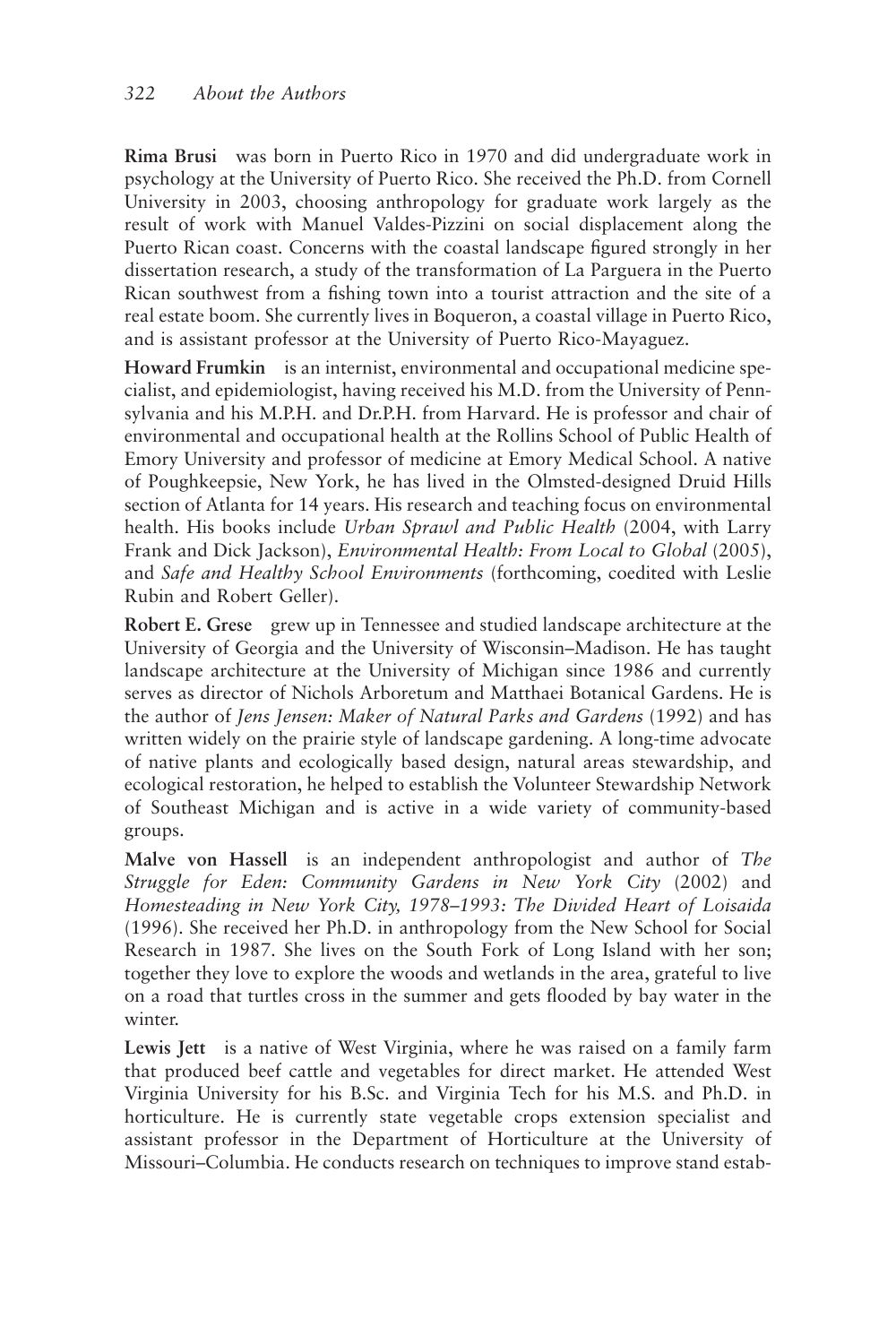lishment of vegetables and methods to extend the growing season of warmseason vegetable crops using hoophouses or high tunnels.

**Rachel Kaplan** and **Stephen Kaplan** have long been connected to the same places, starting at Oberlin College in the 1950s. They received their Ph.D.s in psychology from the University of Michigan, where they are both professors. Stephen is also professor of computer science and engineering, and Rachel is the Samuel T. Dana Professor of Environment and Behavior at the School of Natural Resources and Environment. Major themes of their research and publications are fostering reasonable behavior in a difficult animal, the role of natural environments in human effectiveness and sanity, and participatory approaches to bringing out the best in experts and citizens. The Kaplans have coauthored four books, including *The Experience of Nature* and *With People in Mind: Design and Management of Everyday Nature* (with R. L. Ryan). The firsthand validation of their writings often occurs while paddling in a kayak, walking, or even in the view from the window.

**David Lind** is a doctoral candidate in the Department of Rural Sociology at the University of Missouri–Columbia. For his master's degree, he conducted a case study of contract broiler growers in a Louisiana parish and has coauthored a paper on the social life of the tortilla. He has discovered the social and environmental particularity of Columbia, Missouri, not his natal hearth, through a part-time job delivering milk to local homes for a small dairy farmer. The route and its placedness have also inspired his academic imagination. He is currently conducting research that explores the alternative, community-based food system constructed through the local milk route.

**Barbara Deutsch Lynch** environmental sociologist and director of urban and regional studies at Cornell University, is a Brooklynite who caught tadpoles in the Brooklyn Botanical Garden, fed ducks and climbed trees in Prospect Park, ice-skated on the Central Park lake, and communed with lesser pandas in the Bronx Zoo. She has written on land and water questions in the Andes and the Greater Antilles and on Caribbean environmental perspectives, and she is currently editing a volume on that topic with political scientist Sherrie Baver. Returning to her native city as a visitor, Lynch is studying Latino contributions to environmental practice and discourses. She received a Ph.D. from Cornell University.

**Roderick Frazier Nash** is Professor Emeritus of History and Environmental Studies at the University of California, Santa Barbara. A founder of the field of environmental history, he is the author of *Wilderness and the American Mind* (4th ed., 2001), *The Rights of Nature: A History of Environmental Ethics* (1989), and *American Environmentalism: Readings in Conservation History* (1990).

**Jules Pretty** is head of the Department of Biological Sciences at the University of Essex. He grew up in west Africa and lives in the rolling rural landscape of East Anglia in the United Kingdom, where his family can trace their roots for nearly 500 years. He is author of *Agri-Culture: Reconnecting People, Land and Nature* (2002), *The Living Land* (1998*)*, and *Regenerating Agriculture* (1995).